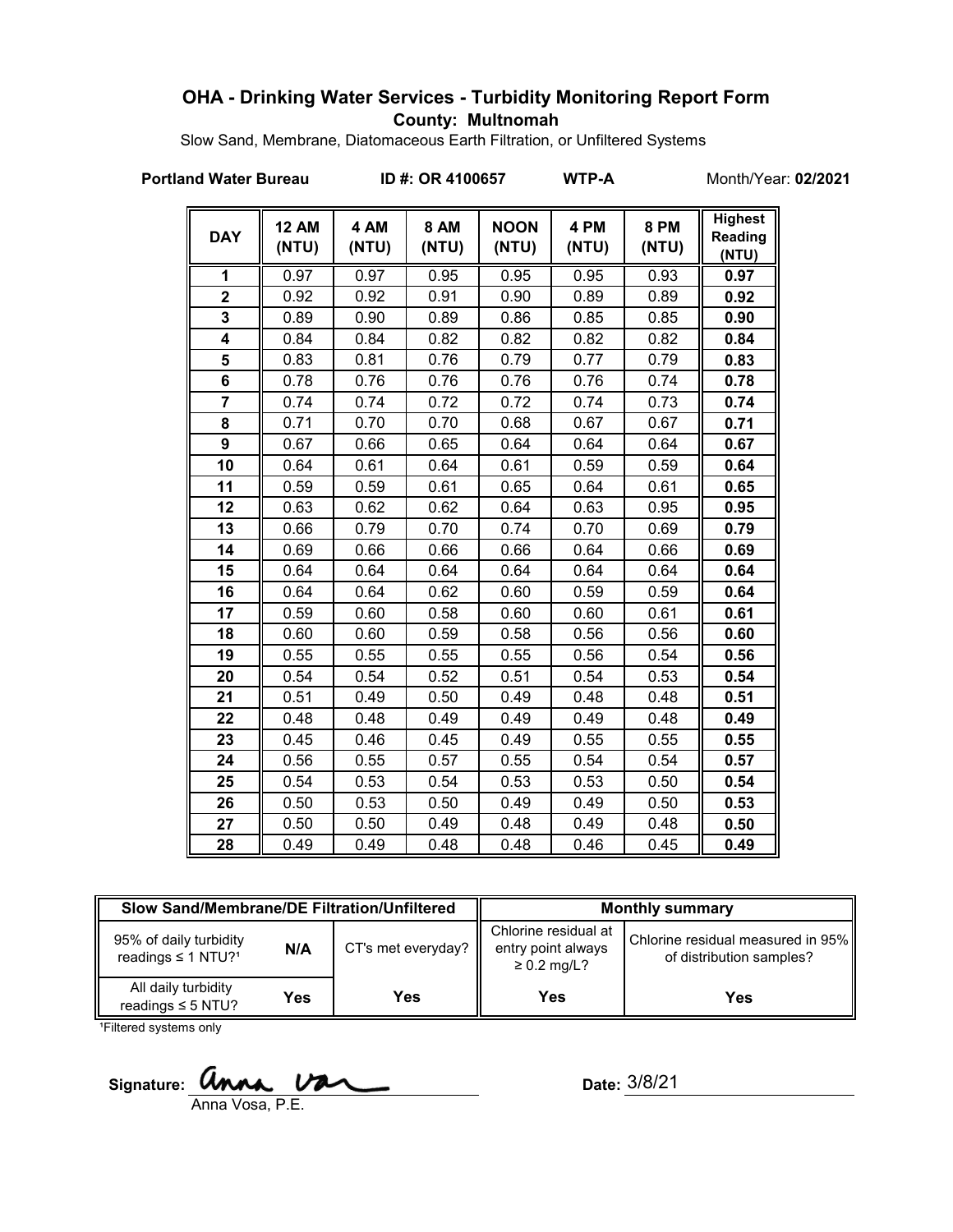# **OHA - Drinking Water Services**

## **Surface Water Quality Data Conduit 2**

Portland Water Bureau **ID#: OR 4100657** WTP-A Month/Year: 02/2021

| Date /<br><b>Time</b> | Peak<br><b>Hourly</b><br><b>Flow</b> | <b>Minimum</b><br><b>Hourly</b><br><b>Average Free</b><br>Chlorine (C) | $\text{Context}$<br>Time $(T)$ | <b>Actual</b><br><b>CT</b> | <b>Temp</b>      | pH   | Req'd<br><b>CT</b> | CT Met?        | Min. Hourly<br><b>Average Total</b><br><b>Chlorine at</b><br><b>First User</b> |
|-----------------------|--------------------------------------|------------------------------------------------------------------------|--------------------------------|----------------------------|------------------|------|--------------------|----------------|--------------------------------------------------------------------------------|
|                       | <b>MGD</b>                           | ppm or mg/L                                                            | min.                           | $C \times T$               | $\overline{c}$   |      | <b>Tables</b>      | Y/N            | ppm or mg/L                                                                    |
| 1/13                  | 40.61                                | 2.15                                                                   | 280.6                          | 604.2                      | 5.8              | 6.49 | 134.9              | Υ              | 2.13                                                                           |
| 2/21                  | 40.81                                | 2.19                                                                   | 279.2                          | 611.6                      | 5.6              | 6.53 | 134.3              | Y              | 2.21                                                                           |
| 3/16                  | 41.19                                | 2.21                                                                   | 276.6                          | 612.2                      | 5.7              | 6.51 | 139.8              | $\overline{Y}$ | 2.24                                                                           |
| 4/16                  | 41.20                                | 2.19                                                                   | 275.2                          | 603.2                      | 5.7              | 6.53 | 134.2              | Y              | 2.17                                                                           |
| 5/11                  | 44.11                                | 2.17                                                                   | 258.4                          | 559.5                      | 5.6              | 6.57 | 138.4              | $\overline{Y}$ | 2.15                                                                           |
| 6/6                   | 44.03                                | 2.20                                                                   | 258.7                          | 568.5                      | 5.6              | 6.54 | 134.7              | Υ              | 2.17                                                                           |
| 7/10                  | 44.00                                | 2.22                                                                   | 258.9                          | 575.4                      | $\overline{5.7}$ | 6.55 | 141.2              | $\overline{Y}$ | 2.14                                                                           |
| 8/6                   | 43.98                                | 2.23                                                                   | 258.8                          | 576.0                      | 5.6              | 6.55 | 140.9              | $\overline{Y}$ | 2.12                                                                           |
| 9/0                   | 43.04                                | 2.23                                                                   | 264.7                          | 589.7                      | 5.6              | 6.54 | 140.7              | $\overline{Y}$ | 2.20                                                                           |
| 10/0                  | 41.56                                | 2.23                                                                   | 274.3                          | 610.4                      | 5.5              | 6.55 | 141.4              | Y              | 2.18                                                                           |
| $11/4$                | 41.46                                | 2.21                                                                   | 274.9                          | 606.9                      | 5.5              | 6.58 | 144.0              | Y              | 2.15                                                                           |
| 12/20                 | 40.72                                | 2.15                                                                   | 280.1                          | 603.1                      | 4.7              | 6.57 | 149.3              | $\overline{Y}$ | 2.15                                                                           |
| 13/6                  | 40.94                                | 2.22                                                                   | 278.3                          | 617.4                      | 4.4              | 6.58 | 156.0              | Y              | 2.16                                                                           |
| 14/20                 | 39.68                                | 2.22                                                                   | 287.3                          | 637.8                      | 4.1              | 6.63 | 158.8              | $\overline{Y}$ | 2.14                                                                           |
| 15/21                 | 39.69                                | 2.22                                                                   | 287.0                          | 637.4                      | 4.1              | 6.62 | 158.1              | Y              | 2.13                                                                           |
| 16/21                 | 43.68                                | 2.17                                                                   | 261.0                          | 566.7                      | 3.9              | 6.63 | 164.3              | Y              | 2.13                                                                           |
| 17/21                 | 43.95                                | 2.19                                                                   | 259.2                          | 566.9                      | 3.9              | 6.58 | 158.6              | $\overline{Y}$ | 2.20                                                                           |
| 18/12                 | 44.03                                | 2.19                                                                   | 258.9                          | 566.6                      | 3.9              | 6.59 | 159.2              | Υ              | 2.17                                                                           |
| 19/6                  | 44.01                                | 2.18                                                                   | 258.9                          | 564.4                      | 4.0              | 6.59 | 146.8              | $\overline{Y}$ | 2.22                                                                           |
| 20 / 20               | 44.03                                | 2.19                                                                   | 258.8                          | 567.5                      | 4.2              | 6.58 | 144.4              | Y              | 2.24                                                                           |
| 21/15                 | 44.05                                | 2.21                                                                   | 258.7                          | 572.2                      | 4.2              | 6.58 | 157.3              | Y              | 2.26                                                                           |
| 22/11                 | 44.01                                | 2.17                                                                   | 258.8                          | 561.6                      | 4.2              | 6.59 | 148.2              | Y              | 2.20                                                                           |
| 23 / 20               | 44.04                                | 2.19                                                                   | 258.9                          | 567.2                      | $4.\overline{3}$ | 6.54 | 142.4              | $\overline{Y}$ | 2.22                                                                           |
| 24/8                  | 44.04                                | 2.17                                                                   | 258.8                          | 562.5                      | 4.3              | 6.54 | 144.7              | $\overline{Y}$ | 2.21                                                                           |
| 25/13                 | 44.05                                | 2.18                                                                   | 258.5                          | 564.7                      | 4.4              | 6.55 | 144.1              | $\overline{Y}$ | 2.21                                                                           |
| 26/18                 | 44.06                                | 2.17                                                                   | 258.5                          | 560.3                      | 4.4              | 6.50 | 143.5              | Y              | 2.19                                                                           |
| 27/6                  | 43.68                                | 2.21                                                                   | 259.8                          | 572.9                      | 4.4              | 6.51 | 153.7              | Y              | 2.21                                                                           |
| 28 / 20               | 42.24                                | 2.20                                                                   | 267.4                          | 589.3                      | 4.6              | 6.50 | 153.5              | Y              | 2.20                                                                           |

## **Notes for Conduit 2 (C2):**

February 1 to 28, 2021: Conduit 2 out of service from Headworks to Hudsons Intertie; Conduit 4 feeding Conduit 2 at Hudsons Intertie, Conduit 2 in service from Hudsons through Lusted and on to town.

Signature: **UNNA, UZA** COME CONSIDERED Bate:

Anna Vosa, P.E., Water Quality Engineer

Date:  $3/8/21$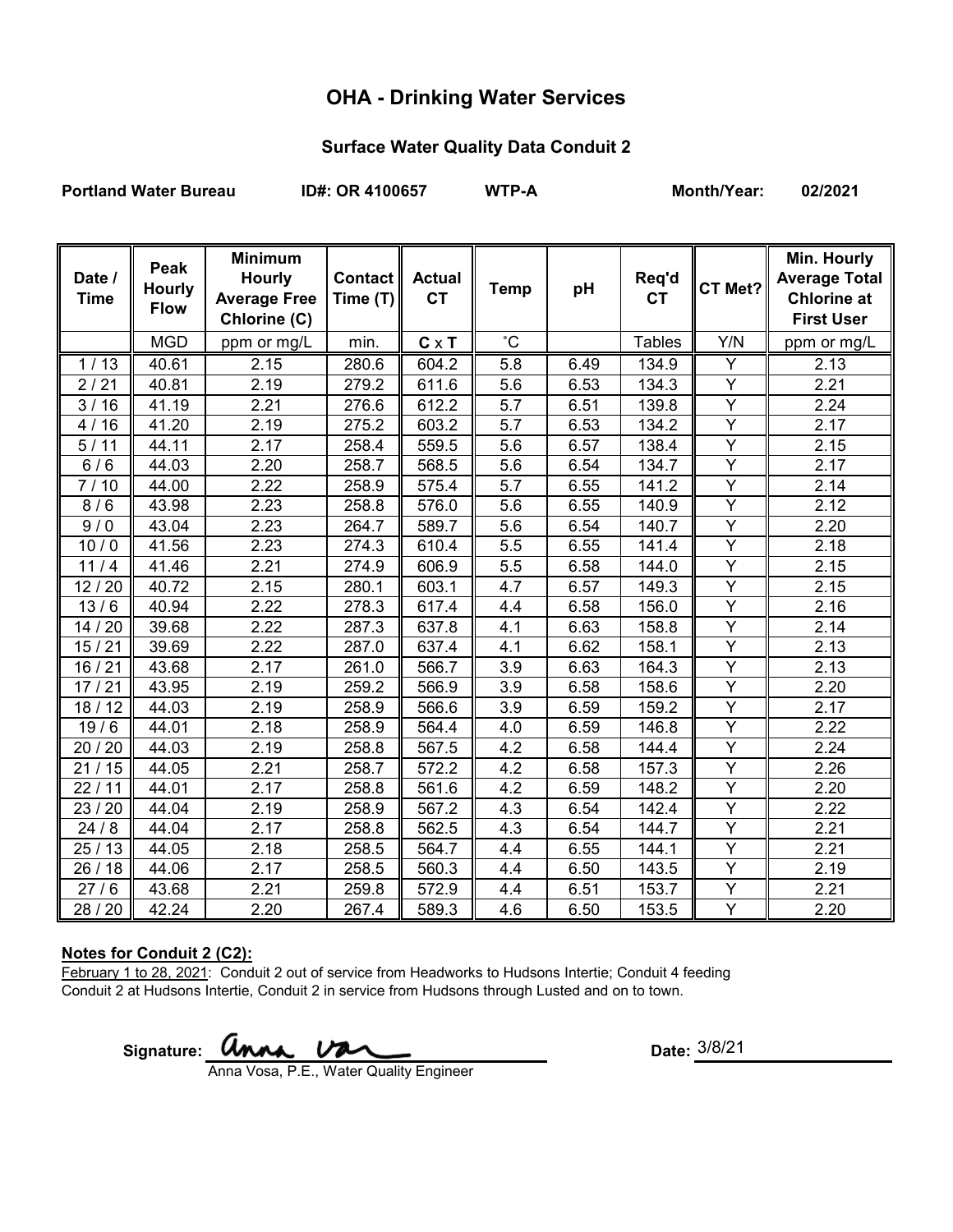# **OHA - Drinking Water Services**

## **Surface Water Quality Data Conduit 3**

Portland Water Bureau **ID#: OR 4100657** WTP-A Month/Year: 02/2021

| Date /<br><b>Time</b> | Peak<br><b>Hourly</b><br><b>Flow</b> | <b>Minimum</b><br><b>Hourly</b><br><b>Average Free</b><br>Chlorine (C) | <b>Contact</b><br>Time (T) | <b>Actual</b><br><b>CT</b> | <b>Temp</b>      | pH   | Req'd<br><b>CT</b> | CT Met?        | Min. Hourly<br><b>Average Total</b><br><b>Chlorine at</b><br><b>First User</b> |
|-----------------------|--------------------------------------|------------------------------------------------------------------------|----------------------------|----------------------------|------------------|------|--------------------|----------------|--------------------------------------------------------------------------------|
|                       | <b>MGD</b>                           | ppm or mg/L                                                            | min.                       | $C \times T$               | $^{\circ}$ C     |      | <b>Tables</b>      | Y/N            | ppm or mg/L                                                                    |
| 1/0                   | 38.34                                | 2.20                                                                   | 257.6                      | 566.9                      | $\overline{5.8}$ | 6.54 | 142.3              | Y              | 1.96                                                                           |
| 2/22                  | 38.61                                | 2.23                                                                   | 256.2                      | 570.9                      | 5.6              | 6.70 | 149.8              | Y              | 2.24                                                                           |
| 3/17                  | 38.99                                | 2.23                                                                   | 253.8                      | 565.6                      | 5.7              | 6.75 | 152.2              | Y              | 2.24                                                                           |
| 4/2                   | 39.00                                | 2.20                                                                   | 253.9                      | 558.4                      | 5.7              | 6.73 | 144.9              | Y              | 2.11                                                                           |
| 5/12                  | 36.64                                | 2.18                                                                   | 270.3                      | 588.5                      | 5.6              | 6.49 | 133.2              | $\overline{Y}$ | 2.19                                                                           |
| $6/10$                | 36.67                                | 2.21                                                                   | 270.4                      | 596.5                      | 5.6              | 6.57 | 143.8              | Y              | 2.17                                                                           |
| 7/18                  | 31.57                                | 2.19                                                                   | 314.5                      | 688.5                      | 5.7              | 6.52 | 133.8              | $\overline{Y}$ | 2.06                                                                           |
| 8/6                   | 36.86                                | 2.16                                                                   | 269.5                      | 581.5                      | 5.6              | 6.45 | 133.0              | $\overline{Y}$ | 2.12                                                                           |
| 9/0                   | 35.68                                | 2.22                                                                   | 276.1                      | 612.7                      | 5.6              | 6.42 | 135.3              | Y              | 2.19                                                                           |
| 10/18                 | 39.90                                | 2.17                                                                   | 247.0                      | 536.3                      | 5.5              | 6.42 | 130.8              | Y              | 2.17                                                                           |
| 11/12                 | 45.47                                | 2.21                                                                   | 216.6                      | 478.9                      | 5.5              | 6.40 | 135.4              | Y              | 2.24                                                                           |
| 12/9                  | 45.05                                | 2.17                                                                   | 218.7                      | 474.0                      | 4.7              | 6.40 | 138.1              | Y              | 2.20                                                                           |
| 13/7                  | 40.21                                | 2.22                                                                   | 245.1                      | 544.1                      | 4.4              | 6.57 | 155.1              | Y              | 2.23                                                                           |
| 14 / 23               | 39.00                                | 2.22                                                                   | 252.8                      | 562.3                      | 4.1              | 6.60 | 156.3              | $\overline{Y}$ | 2.23                                                                           |
| 15/22                 | 44.08                                | 2.23                                                                   | 223.4                      | 497.4                      | 4.1              | 6.56 | 153.8              | Y              | 2.24                                                                           |
| 16/21                 | 54.96                                | 2.21                                                                   | 179.1                      | 395.4                      | 3.9              | 6.57 | 170.6              | $\overline{Y}$ | 2.21                                                                           |
| 17/13                 | 55.36                                | 2.20                                                                   | 177.8                      | 391.7                      | 3.9              | 6.58 | 172.2              | Y              | 2.20                                                                           |
| 18/0                  | 55.30                                | 2.18                                                                   | 178.2                      | 389.1                      | 3.9              | 6.52 | 155.3              | Y              | 2.17                                                                           |
| 19/15                 | 40.10                                | 2.19                                                                   | 245.8                      | 538.4                      | 4.0              | 6.50 | 140.5              | $\overline{Y}$ | 2.17                                                                           |
| 20/5                  | 40.08                                | 2.20                                                                   | 245.8                      | 539.8                      | 4.2              | 6.52 | 140.7              | Y              | 2.16                                                                           |
| 21/16                 | 35.04                                | 2.21                                                                   | 281.3                      | 622.4                      | 4.2              | 6.44 | 149.5              | $\overline{Y}$ | 2.18                                                                           |
| 22/2                  | 35.03                                | 2.21                                                                   | 281.3                      | 621.4                      | 4.2              | 6.47 | 151.5              | Y              | 2.17                                                                           |
| 23/9                  | 35.00                                | $\overline{2}.23$                                                      | 281.4                      | 628.5                      | 4.3              | 6.47 | 148.3              | $\overline{Y}$ | 2.20                                                                           |
| 24 / 23               | 40.59                                | 2.21                                                                   | 242.8                      | 536.7                      | 4.3              | 6.41 | 148.1              | Y              | 2.18                                                                           |
| 25/19                 | 40.67                                | 2.18                                                                   | 242.2                      | 528.2                      | 4.4              | 6.41 | 137.7              | Y              | 2.16                                                                           |
| 26 / 22               | 40.69                                | 2.21                                                                   | 242.1                      | 536.2                      | 4.4              | 6.48 | 150.9              | Y              | 2.19                                                                           |
| 27/0                  | 40.49                                | 2.24                                                                   | 243.3                      | 544.2                      | 4.4              | 6.48 | 148.4              | Υ              | 2.21                                                                           |
| 28/0                  | 39.39                                | 2.22                                                                   | 249.9                      | 555.8                      | 4.6              | 6.47 | 149.6              | $\overline{Y}$ | 2.22                                                                           |

#### **Notes for Conduit 3 (C3):**

February 1 to 28, 2021: Conduit 3 in service from Headworks through Lusted and on to town.

 $Signature:$ 

Anna Vosa, P.E., Water Quality Engineer

Date: 3/8/21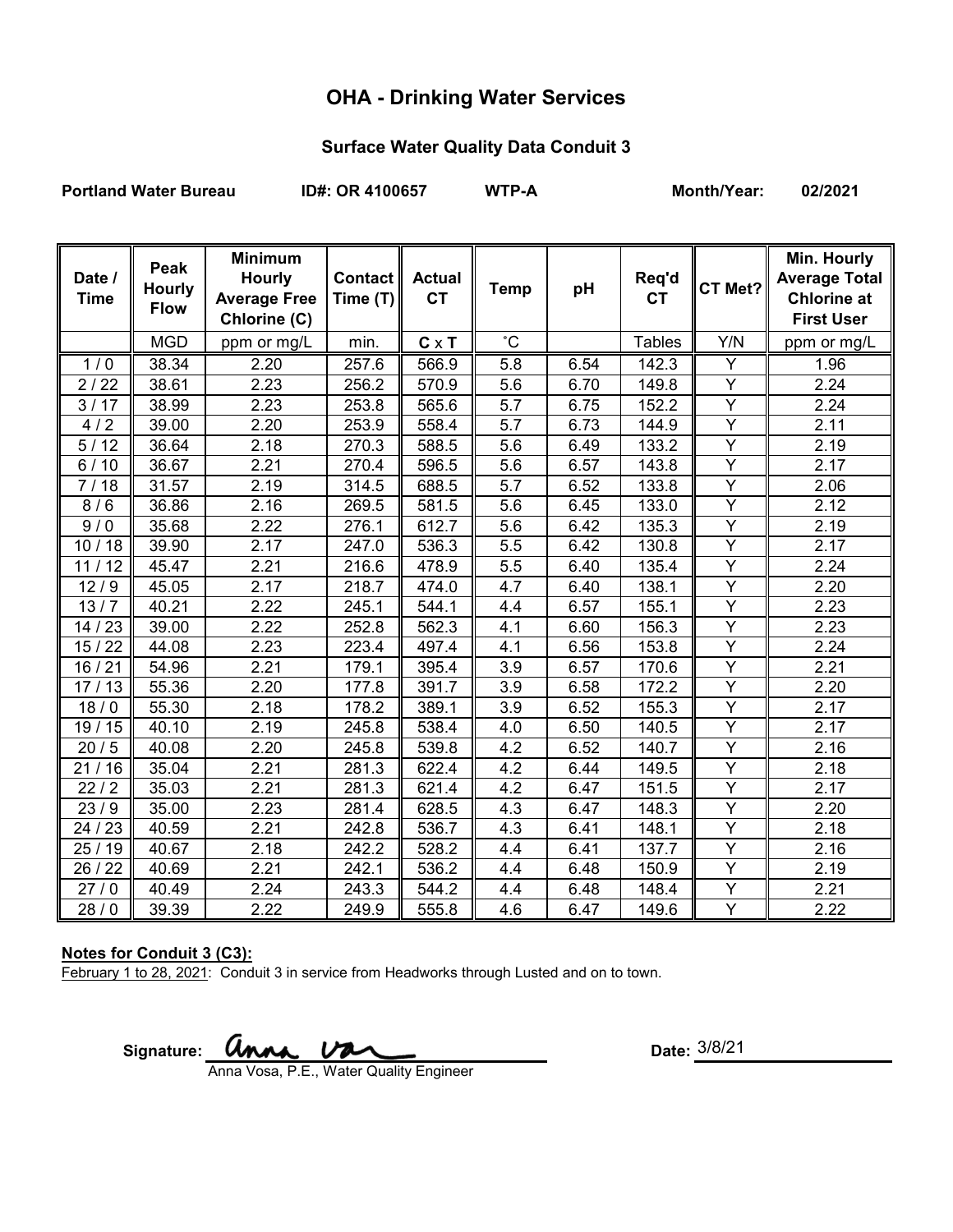## **OHA - Drinking Water Services**

#### **Surface Water Quality Data Conduit 4**

**Portland Water Bureau ID#: OR 4100657 WTP-A Month/Year: 02/2021**

**Date / Time Peak Hourly Flow Minimum Hourly Average Free Chlorine (C) Contact Time (T) Actual CT Temp pH Req'd**  Req'd CT Met? **Min. Hourly Average Total Chlorine at First User**  MGD ppm or mg/L min. **C** x **T** ˚C Tables Y/N ppm or mg/L 1 2 3 4 5 6 7 8 9 10 11 12 13 14 **Conduit 4 Out of Service from Hudsons Intertie through Lusted and on to Town** 15 16 17 18 19 20 21 22 23 24 25 26 27 28

#### **Notes for Conduit 4 (C4):**

February 1 to 28, 2021: Conduit 4 out of service from Hudsons Intertie through Lusted and on to town; Conduit 4 feeding Conduit 2 at Hudsons Intertie.

Signature: **UNAA.** UNACL COME CONTROLLER: Date:

Anna Vosa, P.E., Water Quality Engineer

3/8/21